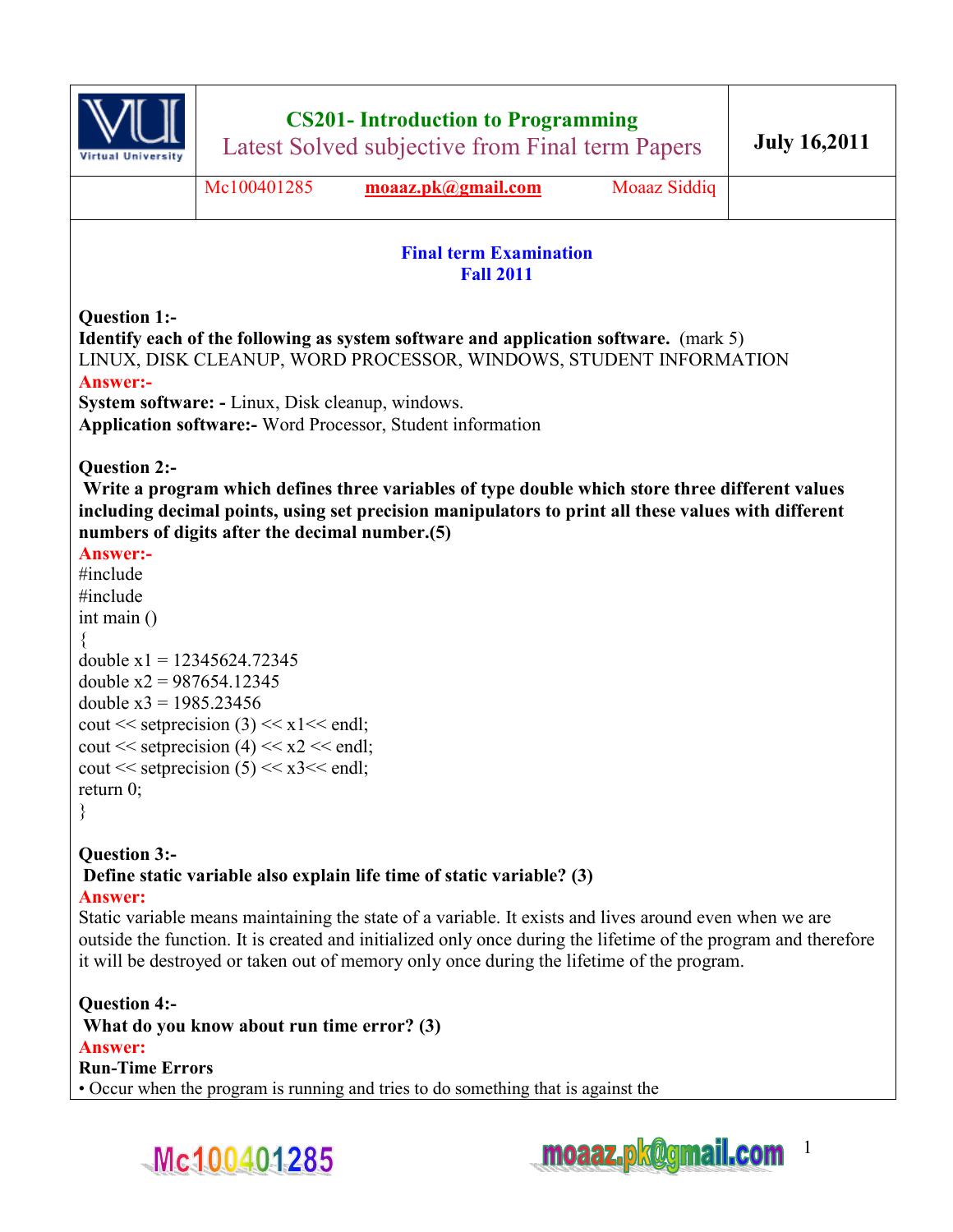### rules

Example: Accessing a non-existent variable, property, method, object, etc (e.g. a method name is misspelled)

• Sources of these can be determined by a careful reading of the code, but unfortunately, not always

## **Question 5:**

## **What is limitation of the friendship between classes? (3)**

### **Answer:**

Friendship relation between classes is a one way relation that is if one class declare friend another class then the another class is the friend of first class but not the first class if the friend of another class.

## **Question 6:**

#### **what is the source and destination of cin?(2) Answer:**

For *cin*, the source is normally keyboard and the destination can be an ordinary variable i.e. native-data type variable

## **Question 6:**

**Write the general syntax of allocation memory dynamically to an array using new operator? (2) Answer: Page 332** 

Following is the syntax: new data type [number\_of locations];

## **Question 7:**

### **What is diffrent between pointer and variable?**

### **Answer:-**

normal variable contains tha value of variable either int or float whereas pointer variable contains the address of another variable

## **Question 8:**

### **What is difference between Unary and binary operators and how they can be overloaded? Answer:-**

Unary operator takes one argument. a ++ is an example of unary operator Binary take two operators +,-,\* are example of binary operators Overloaded binary operator may return any type Here is general syntax of overloading Return-type operator symbol (parameters); Operator is keyword

## **Question 9:**

## **How many types of templates?**

**Answer:-** 

There are two different types of templates in C++ language i.e.' function templates and class templates.

## **Question 10:**

**What will be the output of following function if we call this function by passing int 5?**  template T reciprocal(T x) {return  $(1/x)$ ; }



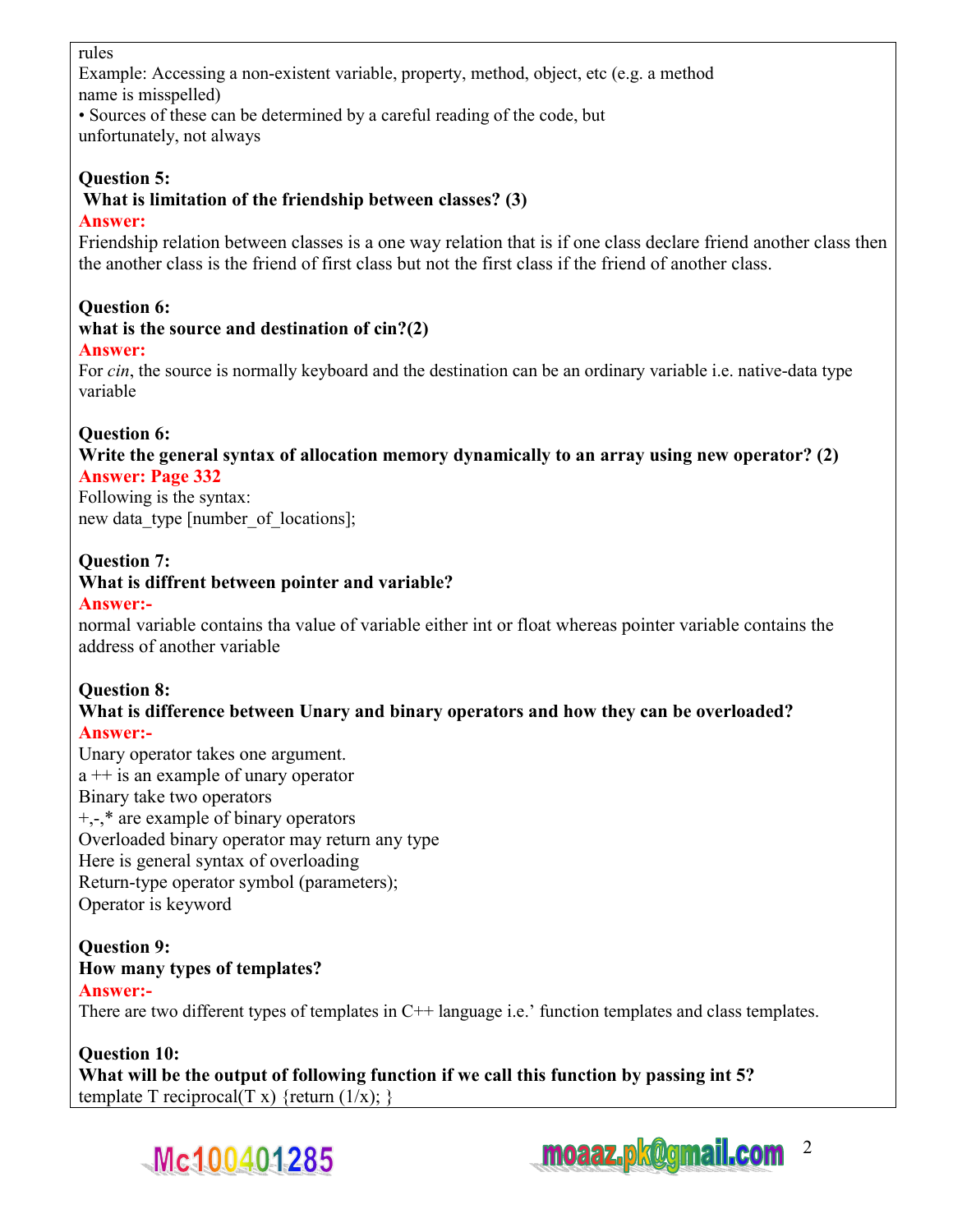#### **Answer:-**   $\Omega$

The output will zero as 1/5 and its .05 but conversion to int make it zero Above is prototype of template class so assume passing an int and returning an int

## **Question 11:**

Identify the errors in the following member operator function and also correct them. math  $*$  operator(math m); math \* operator (math m) { math temp; temp.number= number \* number; return number;

### **Answer:-**

The errors are in the arguments of the member operation function and also in the body of operator member function. Correct function should be math \*operator(math \*m); math \*operator (math \*m) { math temp;  $temp = m$ ; temp.number= number \* number; return temp.number;

#### **Final term Examination Fall 2011**

### **Question No.1: Define buffer? Explain its usage? 5 MARKS Answer:**

a program that writes the output data to the disc, it will be nice to collect the output data (numbers) and write it on the disc in one write operation instead of writing the numbers one by one. The area where we gather the numbers is known as buffer.

## **Question No.2:**

#### **Why binary search algorithm is efficient than linear search algorithm? 5 marks**  Answer: (page118)

Binary search algorithm is more efficient than liner algorithm because the arrays are sorted in ascending or descending order and we use "divide and conquer" technique. In binary search each iteration reduces the search by the factor of two but in the linear we have the same number of searches as we have the number of elements. E.g. if we have array of 1000 elements the linear search will take 1000 iterations however binary search will take max 10.

**Question No.3: Operator function ka syntax (3 marks)** 



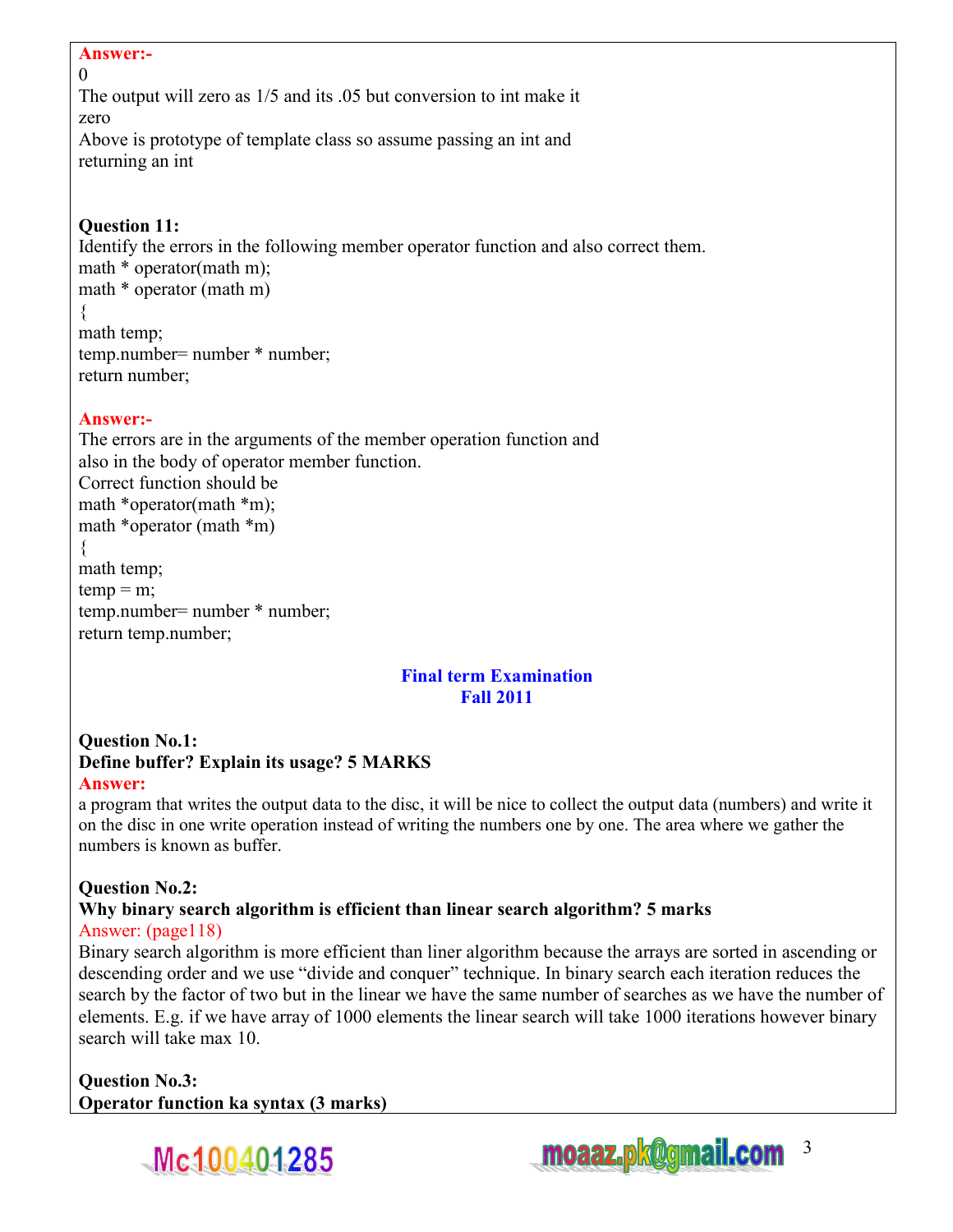#### **Question No.4: Post increment and pre increment k syntax btana thay(2 marks) Answer:**

Classname operator  $++$ (); ---- pre increment Classname operator  $++$ (int) ---- post increment

#### **Question No.5: What is language translator?(2 marks)**

## **Answer: Page 12**

So we need a translator which translates the code of our program into machine language. There are two kinds of translators which are known as Interpreter and Compilers. These translators translate our program which is written in C-Language into Machine language

#### **Question No.6: Write something something about testing in designing program? 3 MARKS Answer:-**

Testing. The programmer should design a test plan and use it to test the program. It is a good idea, when possible, to have someone else test the program.

## **Question No.7: Read the given below code and explain what task is being performed by this function 5 MARKS**

```
Matrix :: Matrix (int row, int col)
{
```

```
numRows = row;
numCols = col;
elements = new ( double * ) [ numRows ];
for ( int i = 0 ; i < numRows ; i +)
{ 
elements [i] = new double [i] numCols ];
for ( int j = 0 ; j < numCols ; j +)
elements [i] [i] = 0.0;
} 
} 
Hint : This function belong to a matrix class, having 
Number of Rows = numRowsNumber of Columns = numCols
Which one (copy constructor or assignment operator) will be 
called in each of the following code segment? 
1) Matrix m1 (m2); 
2) Matrix m1, m2; 
m1 = m2;
3) Matrix ml = m2;
```
## **Answer:-**

In this code the matrix function is defined, it get the number of rows from the user and create the row of



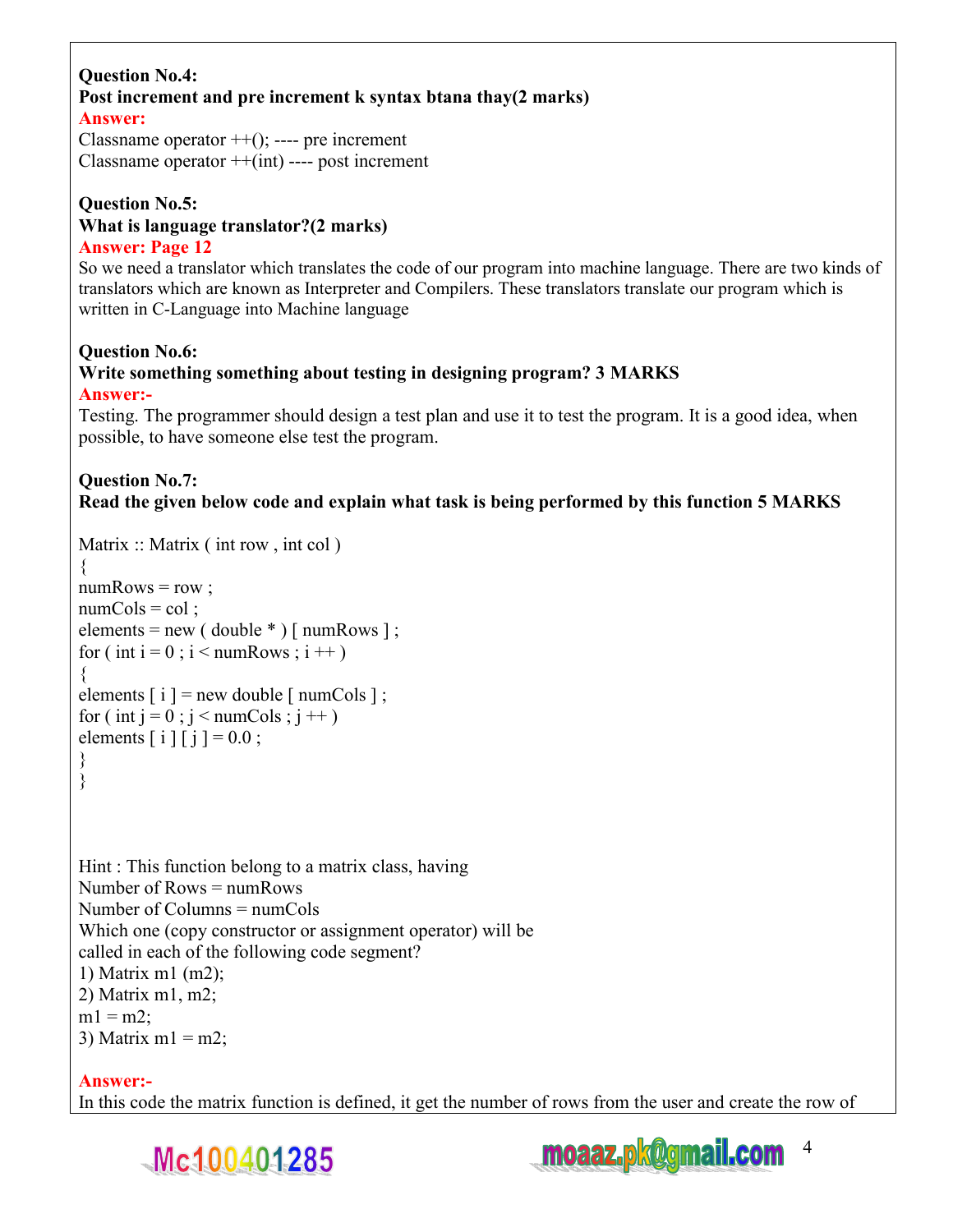matrix and then get the columns from the user and create the columns. The New is showing for creating more array space for the data which user enters. The elements [i][j] will print the data in matrix

### **FINALTERM EXAMINATION Spring 2010**

#### **Question No: 27 ( Marks: 2 ) How many arguments a Unary Operator take? Can we make a binary operator as unary operator? Answer:-**

Unary operator takes only one arguments like  $i++$  or  $i-$  (Post increment or post decrement operators for integers) or ++i,--i (Pre increment or pre decrement operators for integers) ,we can not make Unary operator as binary or binary as Unary operator.

### **Question No: 28 ( Marks: 2 )**

Which arithmetic operators cannot have a floating point operand?

#### **Answer:-**

Modulus operator

This operator can only be used with integer operands ONLY

### **Question No: 29 ( Marks: 2 )**

What are manipulators? Give one example.

#### **Answer:-**

The manipulators are like something that can be inserted into stream, effecting a change in the behavior. For example, if we have a floating point number, say pi (л), and have written it as *float pi = 3.1415926* ; Now there is need of printing the value of pi up to two decimal places i.e. 3.14 . This is a formatting functionality. For this, we have a *manipulator* that tells about width and number of decimal points of a number being printed.

### **OR**

Answer: Manipulators are operators used in C++ for formatting output. The data is manipulated by the programmer's choice of displayed.

Endl manipulator: This manipulator has the same functionality as the  $\eta$ n newline character.

### **Question No: 30 ( Marks: 2 )**

Mc100401285

Write down piece of code that will declare a matrix of 3x3. And initialize all its locations with 0;

### **Answer:-**

int matrix  $[3]$   $[3]$ ;

matrix  $[0] [0] = 0$ ; matrix  $[0] [1] = 0;$ matrix  $[0]$   $[2] = 0$ ; matrix  $[1] [0] = 0$ ; matrix  $[1] [2] = 0;$ matrix  $[1] [2] = 0$ ; matrix  $[2] [0] = 0;$ matrix  $[2] [1] = 0$ ;



5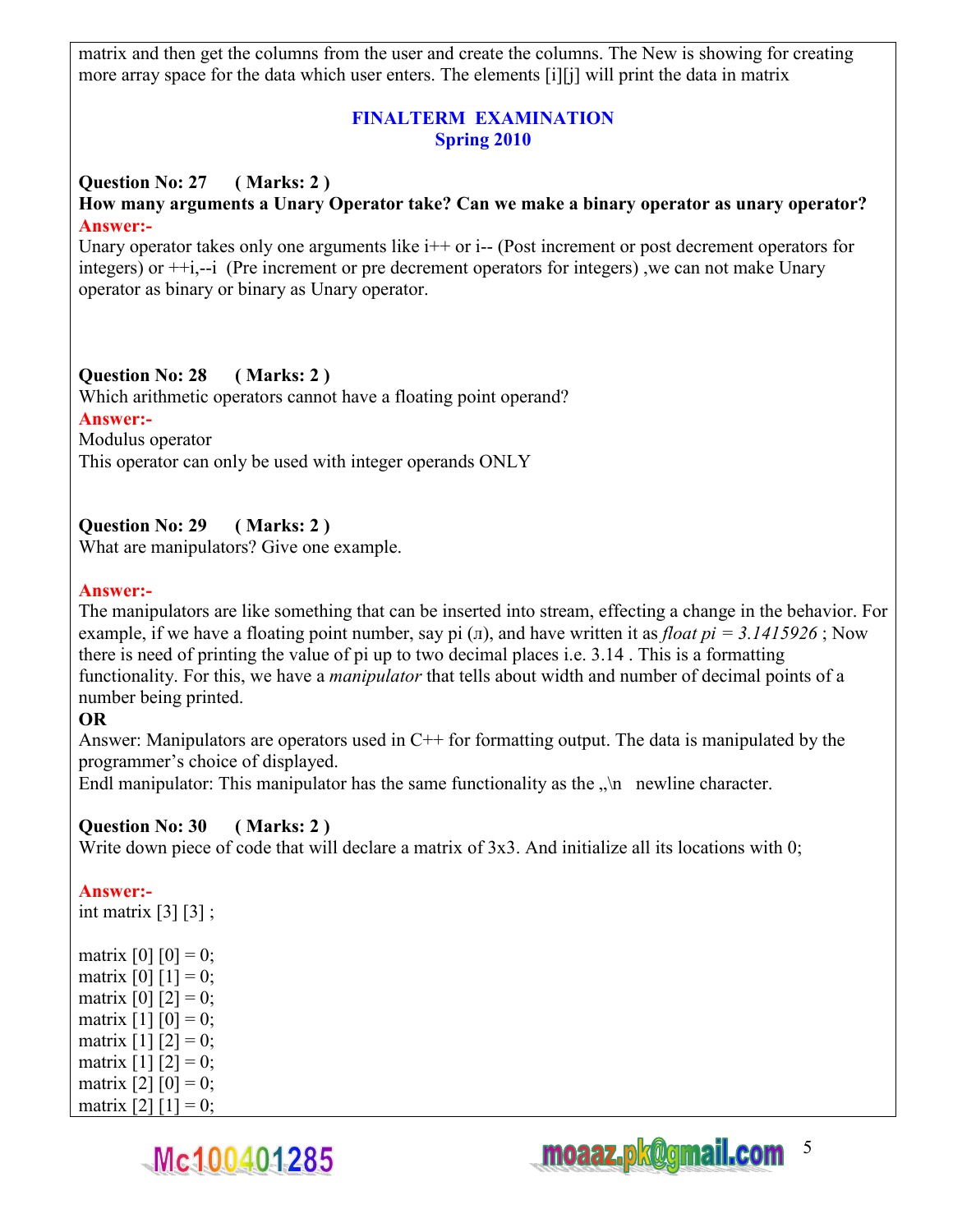## matrix  $[2] [2] = 0;$

## **Another answer:-**

we can also do it as given below int matrix  $[3][3] = \{ 0 \}$ ; //all elements 0

## **Question No: 31 ( Marks: 3 )**

Which one (copy constructor or assignment operator) will be called in each of the following code segment?

- 1) Matrix m1 (m2);
- 2) Matrix m1, m2;  $m1 = m2$ ;
- 3) Matrix  $ml = m2$ ;

## **Answer:-**

- 1) Matrix m1 (m2); **copy constructor**
- 2) Matrix m1, m2;
- m1 = m2; **assignment operator**
- 3) Matrix m1 = m2; **assignment operator**

## **Question No: 32 ( Marks: 3 )**

What will be the output of following function if we call this function by passing int 5?

```
template \leqclass T>T reciprocal(T x){ 
return (1/x);
}
```
## **Answer:-**

 $\Omega$ The output will zero as 1/5 and its .05 but conversion to int make it zero Above is prototype of template class so assume passing an int and returning an int

**Question No: 33 ( Marks: 3 ) Identify the errors in the following member operator function and also correct them.** math  $*$  operator(math m);

```
math * operator (math m)
```
{

}

 math temp; temp.number= number \* number; return number;



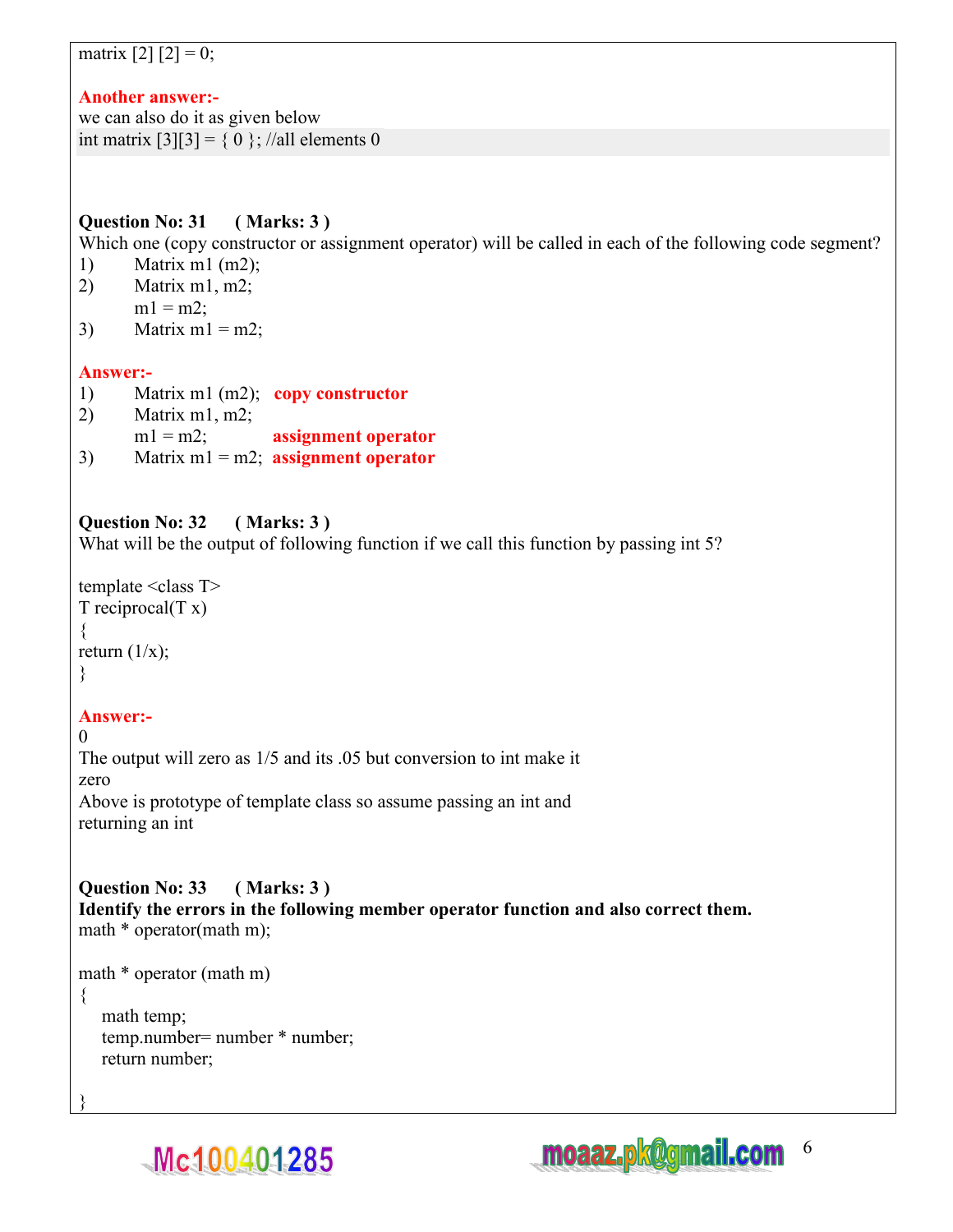#### **Answer:-**

The errors are in the arguments of the member operation function and also in the body of operator member function.

```
Correct function should be 
math *operator(math *m);
math *operator (math *m)
```

```
 math temp; 
temp = m;
 temp.number= number * number; 
 return temp.number;
```
}

{

### **Question No: 34 ( Marks: 5 )**

Write a program which defines three variables of type double which store three different values including decimal points, using setprecision manipulators to print all these values with different number of digits after the decimal number.

#### **Answer:-**

```
#include <iostream> 
#include <iomanip> 
int main () 
{ 
 double x1 = 12345624.72345double x2 = 987654.12345double x3 = 1985.23456cout << setprecision (3) << x1<< endl;
 cout << setprecision (4) << x2 << endl;
  cout << setprecision (5) << x3 << endl;
```

```
 return 0;
```
}

### **Question No: 35 ( Marks: 5 )**

What are the advantages and disadvantages of using templates? **Answer:-**Page 518

Many thing can be possible without using templates but it do offer several clear advantages not offered by any other techniques:

#### **Advanatages:**

• Templates are easier to write than writing several versions of your similar code for different types. You



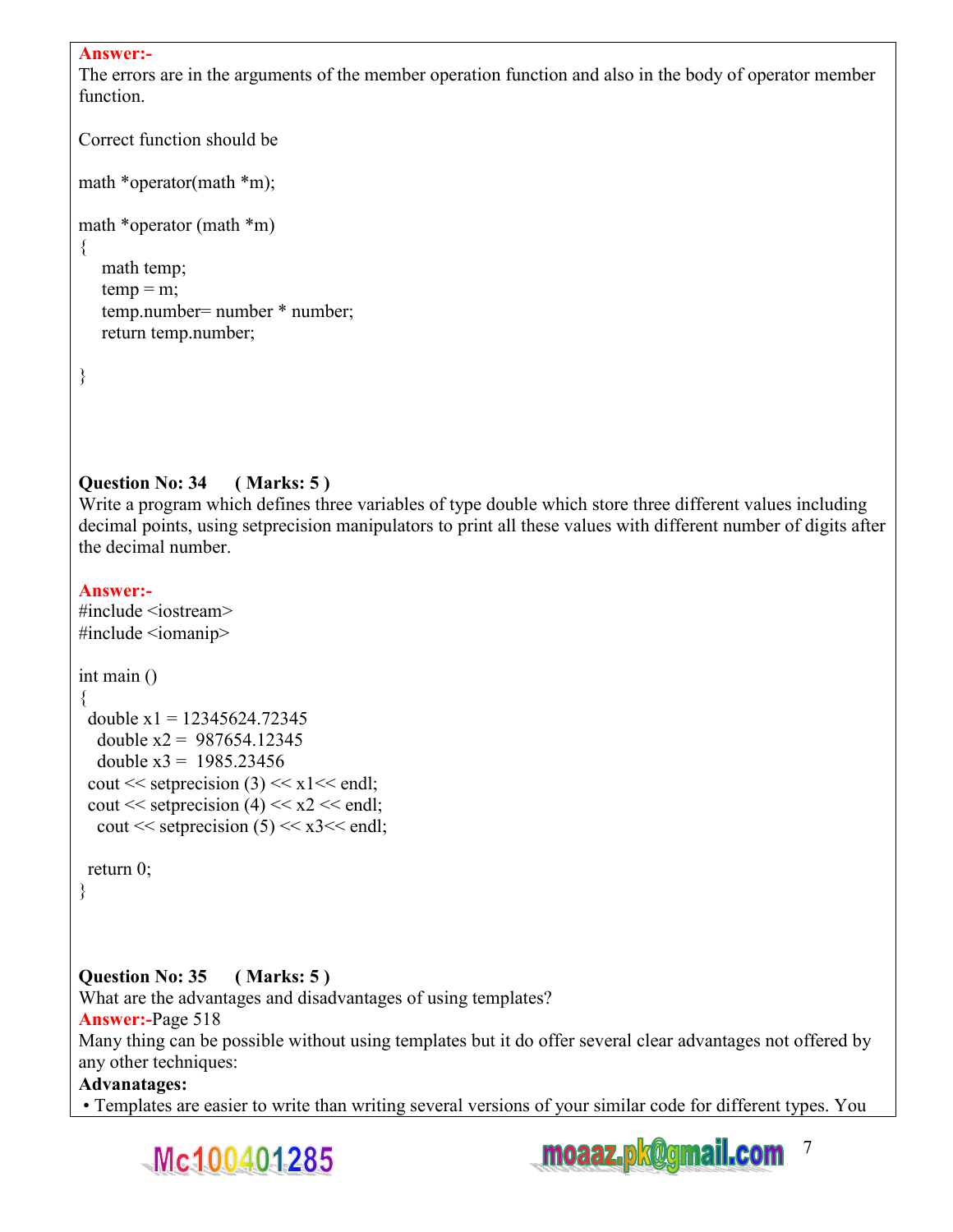create only one generic version of your class or function instead of manually creating specializations.

• Templates are type-safe. This is because the types that templates act upon are known at compile time, so the compiler can perform type checking before errors occur.

 • Templates can be easier to understand, since they can provide a straightforward way of abstracting type information.

• It help in utilizing compiler optimizations to the extreme. Then of course there is room for misuse of the templates. On one hand they provide an excellent mechanism to create specific type-safe classes from a generic definition with little overhead.

## **Disadvantages:**

On the other hand, if misused

• Templates can make code difficult to read and follow depending upon coding style.

• They can present seriously confusing syntactical problems esp. when the code is large and spread over several header and source files.

 • Then, there are times, when templates can "excellently" produce nearly meaningless compiler errors thus requiring extra care to enforce syntactical and other design constraints. A common mistake is the angle bracket problem.

## **Question No: 36 ( Marks: 5 )**

Suppose a program has a math class having only one data member **number**.

Write the declaration and definition of operator function to overload + operator for the statements of main function.

```
 math obj1, obj2; 
      obj2= 10 + obj1;
Answer:- 
\#include \leqiostream h>math 
{ 
mth operator + (obj1, obj2)mth operator + (obj1, obj2){ 
mth operator + (obj1, obj2)mth operator + (obj1, obj2)} 
}
```
## **FINALTERM EXAMINATION**  Spring 2010

CS201- Introduction to Programming

**Question No: 32 ( Marks: 3 ) Is it possible to define two functions as given below? Justify your answer. func(int x, int y) func(int &x, int &y) Answer:-**  No, we cannot define two functions as func(intx, inty) func(int &x, int&y) because it's give an error



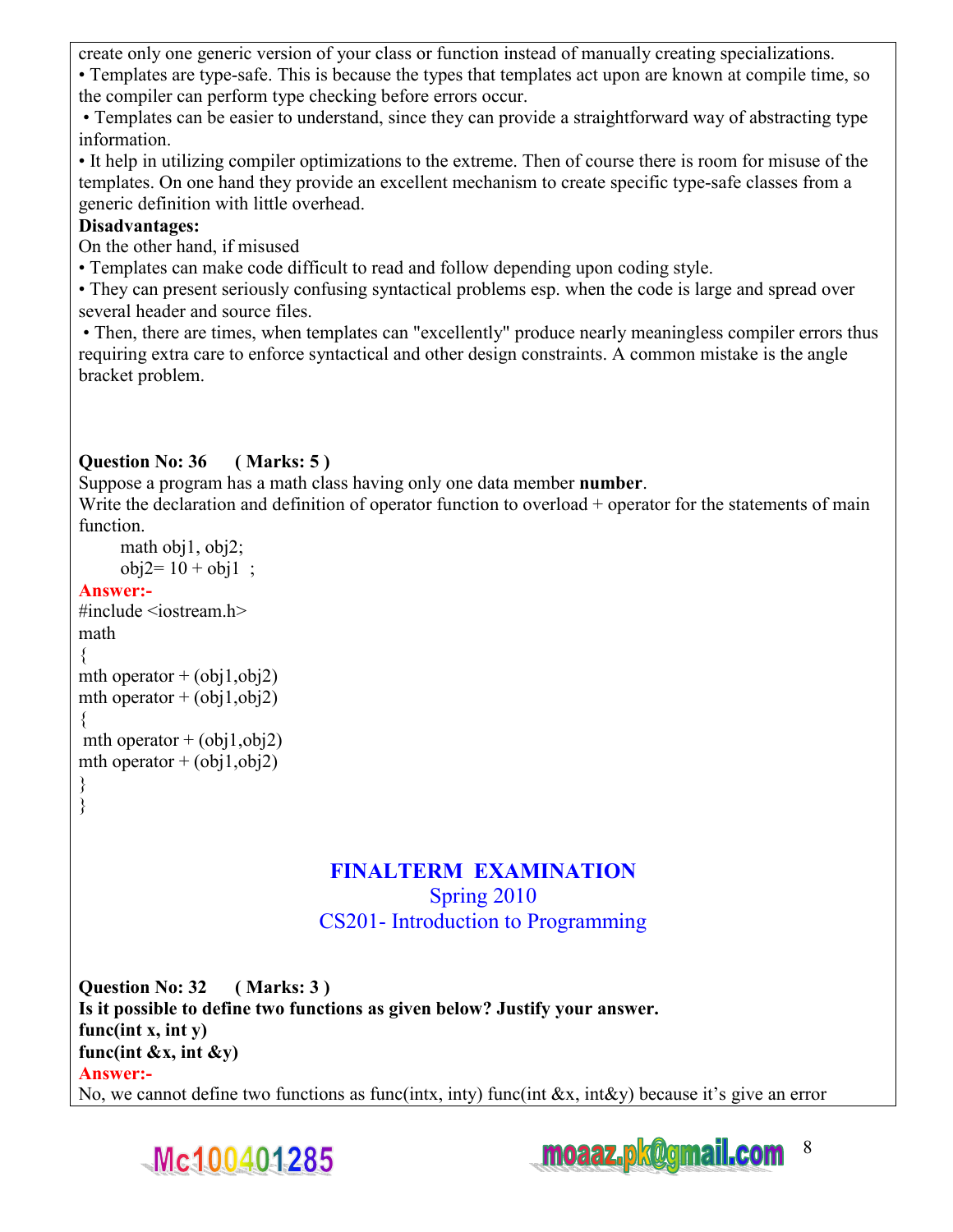function not initializing.

## **Question No: 33 ( Marks: 3 )**

#### **What happens when we use new and delete operator? Answer:**

When we use *new* operator to create objects the memory space is allocated for the object and then its constructor is called. Similarly, when we use *delete* operator with our objects, the destructor is called for the object before deallocating the storage to the object.

## **Question No: 34 ( Marks: 5 )**

**What is the difference between function overloading and operator overloading? Answer:-** 

Difference  $b/w$  function overloading and operator overloading is:

In function overloading, the functions have the same name but differ either by the number of arguments or the type of the arguments.

Operator overloading is to allow the same operator to be bound to more than one implementation, depending on the types of the operands.

## **Question No: 35 ( Marks: 5 )**

**Why the first parameter of operator function for << operator must be passed by reference? Answer**:-

Operator<<'s first parameter must be an ostream passed by reference. Its second parameter, the IntList that is printed, does not have to be passed as a const-reference parameter; however it is more efficient to pass it by reference than by value (since that avoids a call to the copy constructor), and it should not be modified by operator<<, so it should be a const reference parameter

### **Question No: 36 ( Marks: 5 ) Read the given below code and explain what task is being performed by this function**

```
Matrix :: Matrix ( int row, int col)
\left\{ \right.numRows = row;
  numCols = col:
  elements = new ( double * ) [ numRows ];
  for ( int i = 0 ; i < numRows ; i +)
\{elements [i] = new double [i] numCols ];
     for ( int j = 0 ; j < numCols ; j +)
          elements [i] [i] = 0.0;
 } 
} 
Hint : This function belong to a matrix class, having
```
Number of Rows = numRows

Mc100401285

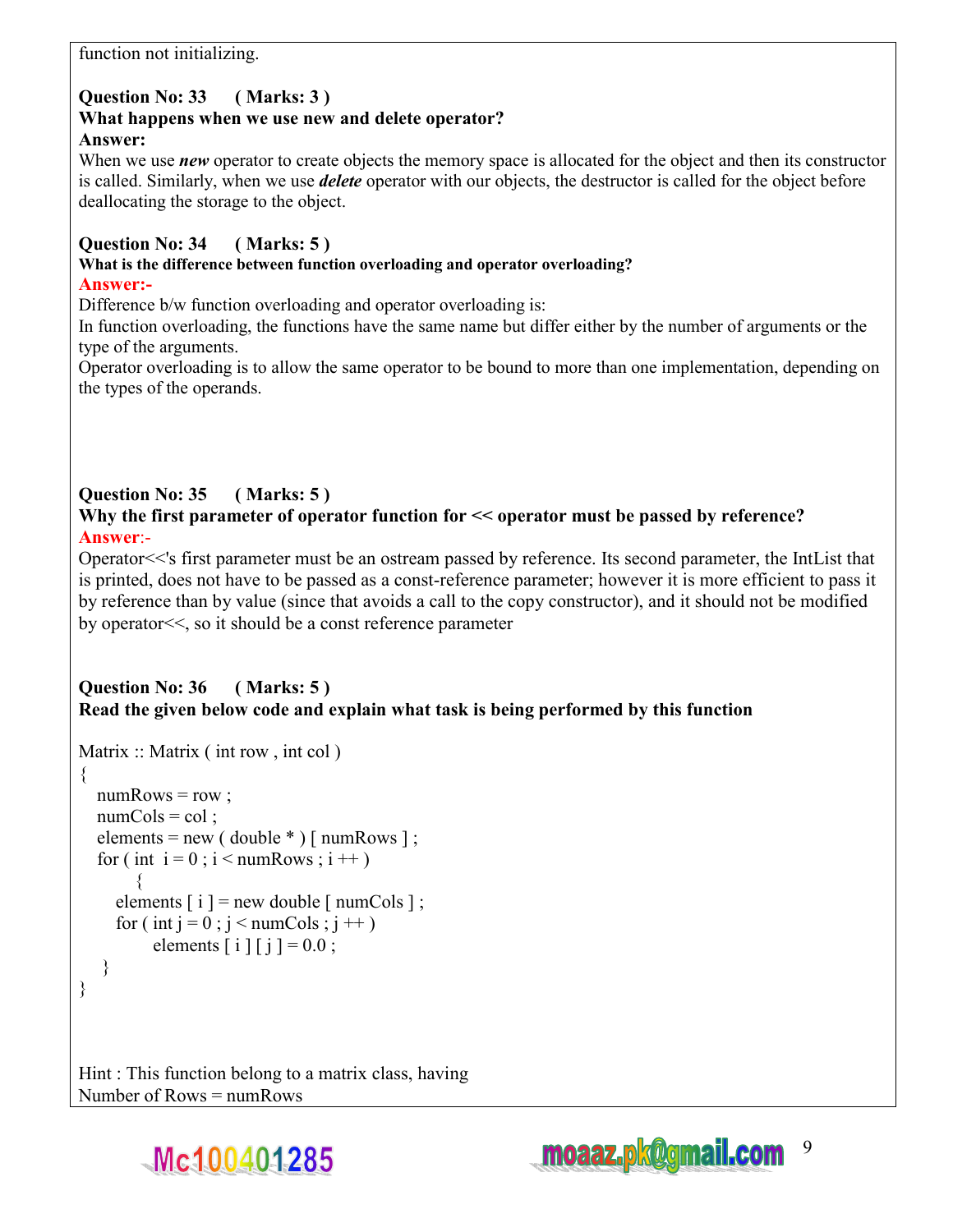#### Number of Columns = numCols

#### **Answer:**

In this code the matrix function is defined, it get the number of rows from the user and create the row of matrix and then get the columns from the user and create the columns. The New is showing for creating more array space for the data which user enters. The elements [i][j] will print the data in matrix form. http://vustudents.ning.com

## **FINALTERM EXAMINATION**

Spring 2010

#### CS201- Introduction to Programming

### **Question No: 27 ( Marks: 2 )**

What is the difference between **switch** statement and **if** statement.

### **Answer:**

1.if statement is used when we have to check two conditions while switch is a multi conditional control statement

2. SWITCH statement can be executed with all cases if the "break" statement is not used whereas IF statement has to be true to be executed further.

### **Question No: 28 ( Marks: 2 )**

How can we initialize data members of contained object at construction time?

### **Answer:**

Initializer list is used to initialize the contained objects at the construction time.

## **Question No: 29 ( Marks: 2 )**

How the data members of a class are initialized with meaningful values?

### **Answer: Page 334**

The C++ compiler generates a default constructor for a class if the programmer does not provide it. But the default constructor does not perform any data members initialization. Therefore, it is good practice that whenever you write a class, use a constructor function to initialize the data members to some meaningful values.

## **Question No: 30 ( Marks: 2 )**

Can we overload *new* and *delete* operators?

### **Answer: Page 412**

Yes, it is possible to overload *new* and *delete* operators to customize memory management. These operators can be overloaded in global (non-member) scope and in class scope as member operators.

### **Question No: 31 ( Marks: 3 )**

What will be the output of following functions if we call these functions three times?

### **1)**

**1** 

```
void func1(){ 
int x = 0;
x^{++};
cout << x << endl;
} 
Answer: 
1
```


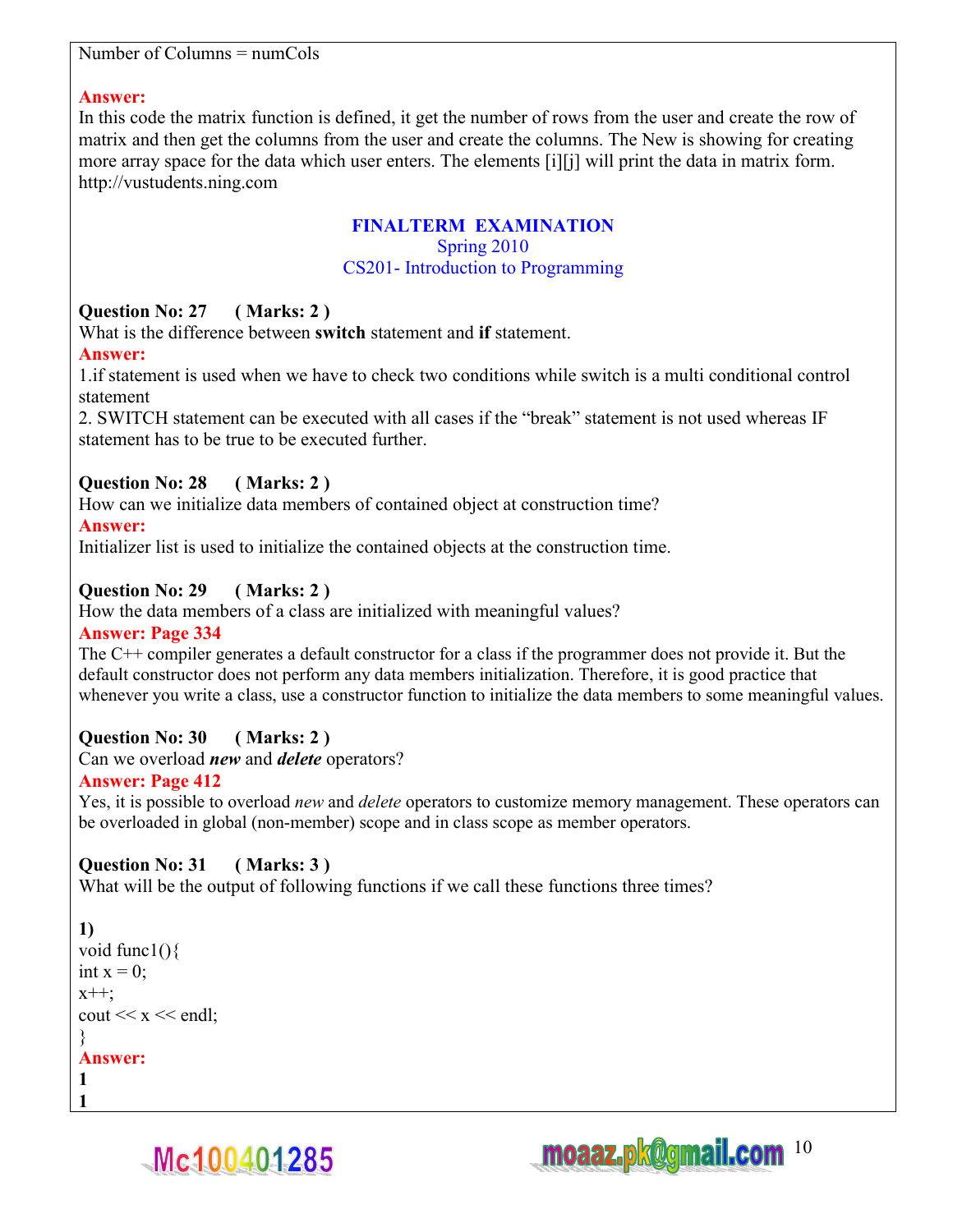```
1
```

```
2) 
void func2(){ 
static int x = 0 ;
x++;
cout << x << endl ;
} 
Answer: 
1 
2 
3
```
## **Question No: 32 ( Marks: 3 )**

What is the keyword '**this**' and what are the uses of '**this'** pointer? Answer:

'this' is use to refer the current class member without using the name of the class.We cannot use it as a variable name. 'this' pointer is present in the function, referring to the calling object. this pointer points to the current object.

## **Question No: 33 ( Marks: 3 )**

Suppose an object of class A is declared as data member of class B.

(i) The constructor of which class will be called first?

## **Answer: A**

(ii) The destructor of which class will be called first? **Answer: B** 

## **Question No: 34 ( Marks: 5 )**

Write the general syntax of a class that has one function as a friend of a class along with definition of friend function.

## **Answer:**

class frinedclass{

public:

friend int compute(exforsys e1)

```
};
```
Int compute(exforsys e1)

{

//Friend Function Definition which has access to private data return int(e1.a+e2.b)-5;

```
}
```
**Question No: 35 ( Marks: 5 )**  Write down the disadvantages of the templates. **Answer: Repeated** 

**Question No: 36 ( Marks: 5 )**  Write a program which defines five variables which store the salaries of five employees, using setw and



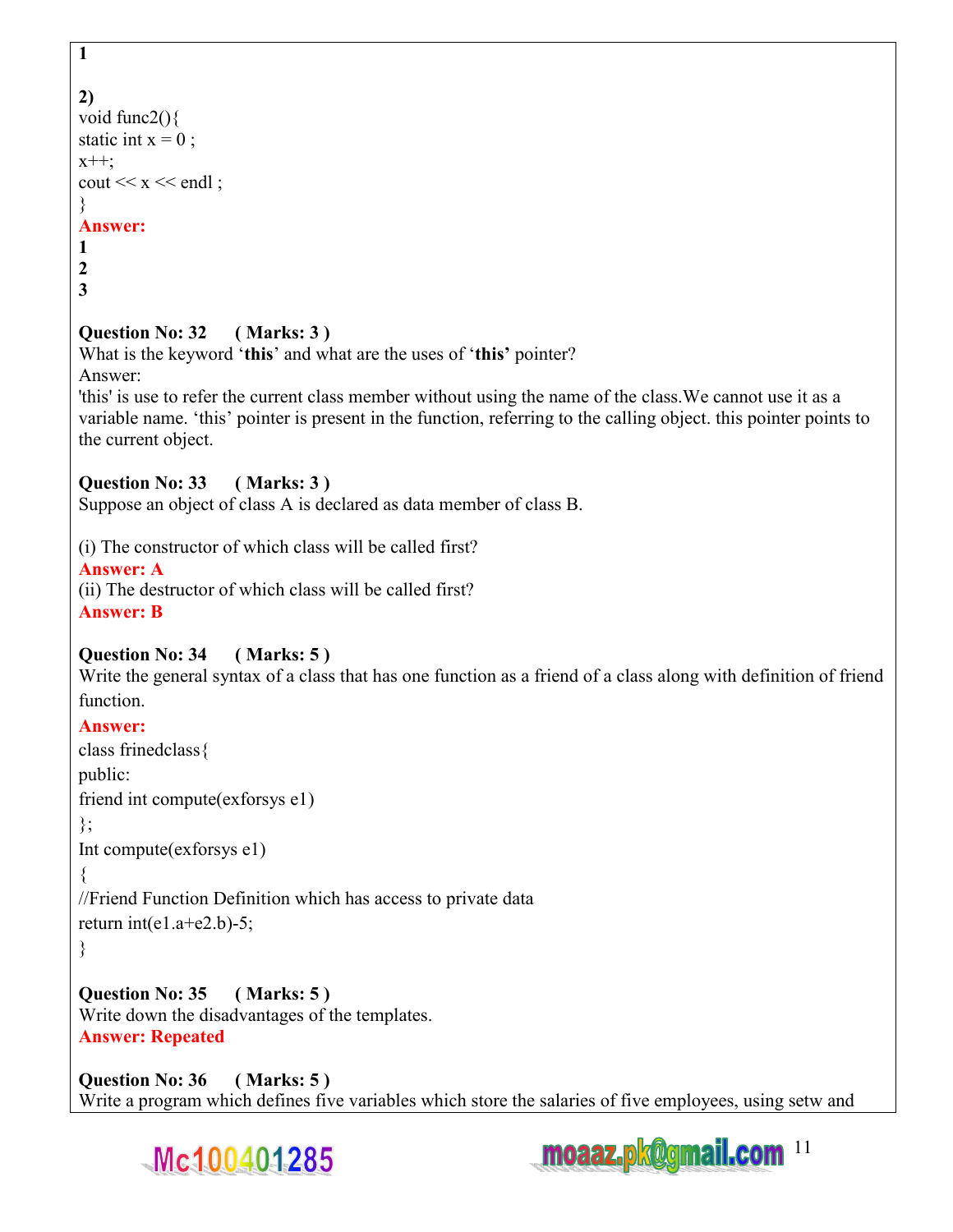setfill manipulators to display all these salaries in a column.

**Note:** Display all data with in a particular width and the empty space should be filled with character x **Output should be displayed as given below:**

xxxxxx1000 xxxxxx1500 xxxxx20000 xxxxx30000 xxxxx60000 **Answer:** #include  $\leq$ iostream h $>$ #include <iomanip.h>  $main()$ int sal $1 = 1000$ ; int sal $2 = 1500$ ; int sal $3 = 20000$ ; int sal $4 = 30000$ ; int sal $5 = 60000$ ; cout  $<<$  setfill  $('x') <<$  setw  $(10)$ ; cout << sal1 << endl; cout  $<<$  setfill  $('x') <<$  setw  $(10);$ cout<< sal2<<endl; cout  $<<$  setfill  $('x') <<$  setw  $(10);$ cout<< sal3<<endl; cout  $<<$  setfill  $('x') <<$  setw  $(10);$ cout << sal4 << endl; cout  $<<$  setfill  $('x') <<$  setw  $(10)$ ; cout<< sal5<<endl; int  $i=0$ :  $\frac{\text{cin}>>\text{i}}{\text{at}}$ ; // to stop the screen to show the output

### **FINALTERM EXAMINATION Spring 2009 CS201- Introduction to Programming (Session - 1)**

## **Question No: 31 ( Marks: 1 )**

What is the use of reference data type?

## **Answer:-**

}

A reference data type is a variable that can contain an address. The reference data types in Java are arrays, classes and interfaces. You'll hear often say that Java does not have pointers. Yet, you could consider a reference data type to be a pointer

## **Question No: 32 ( Marks: 1 )**

What are the main types of operators in terms of number of arguments they take?

## **Answer:-**

The difference is in the number of arguments used by the function. In the case of binary operator overloading, when the function is a member function then the number of arguments used by the operator



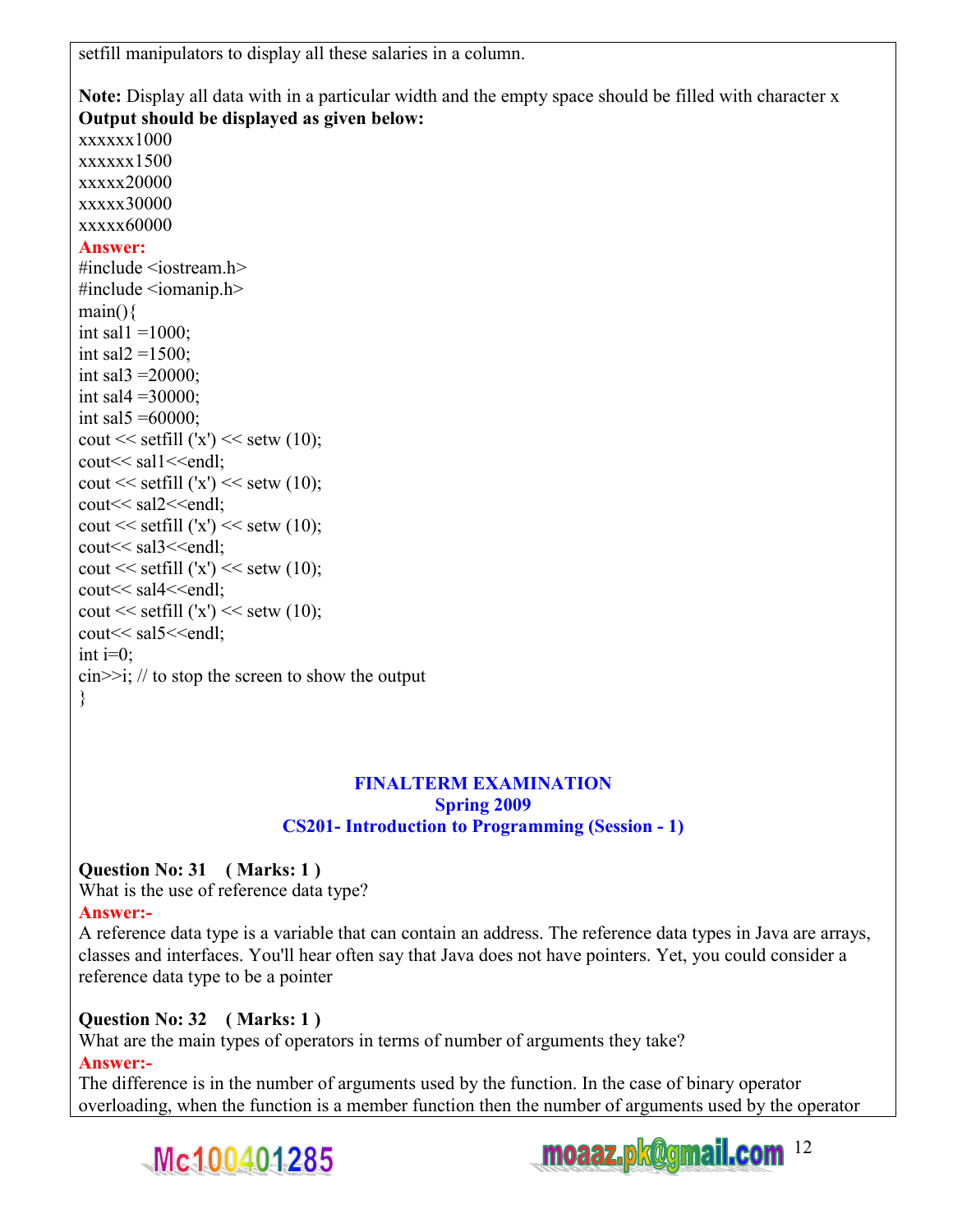member function is one (see below example). When the function defined for the binary operator overloading is a friend function, then it uses two arguments. **(not sure)**

## **Question No: 33 ( Marks: 2 )**

What is the **this** pointer? Give an example of its use

### **Answer:-**

**This** pointer is use to points to the current object in programming.

In a  $C^{++}$  program, if you create object A of class X, you can then obtain the address of A by using the "this" pointer. The address is available as a local variable in the non-static member functions of X, and its type is const  $X^*$ . The "this" pointer works because  $C^{++}$  creates instances of its data members, and it keeps one copy of each member function.

**Question No: 34 ( Marks: 2 )**  What are manipulators? Give one example. **Answer:-repeated** 

## **Question No: 35 ( Marks: 3 )**

What will be the output of following functions if we call these functions three times?

## **1)**

```
void func1(){ 
int x = 0;
x++;
cout << x << endl;
}
```
## **Output will be:**

**1 1 1** 

## **2)**

```
void func2(){ 
static int x = 0;
x++;
cout << x << endl;
}
```
## **Output will be:**

**1 2 3** 

## **Question No: 36 ( Marks: 3 )**

If the requested memory is not available in the system then what does **calloc/malloc** and **new** operator return? **Answer:-** 



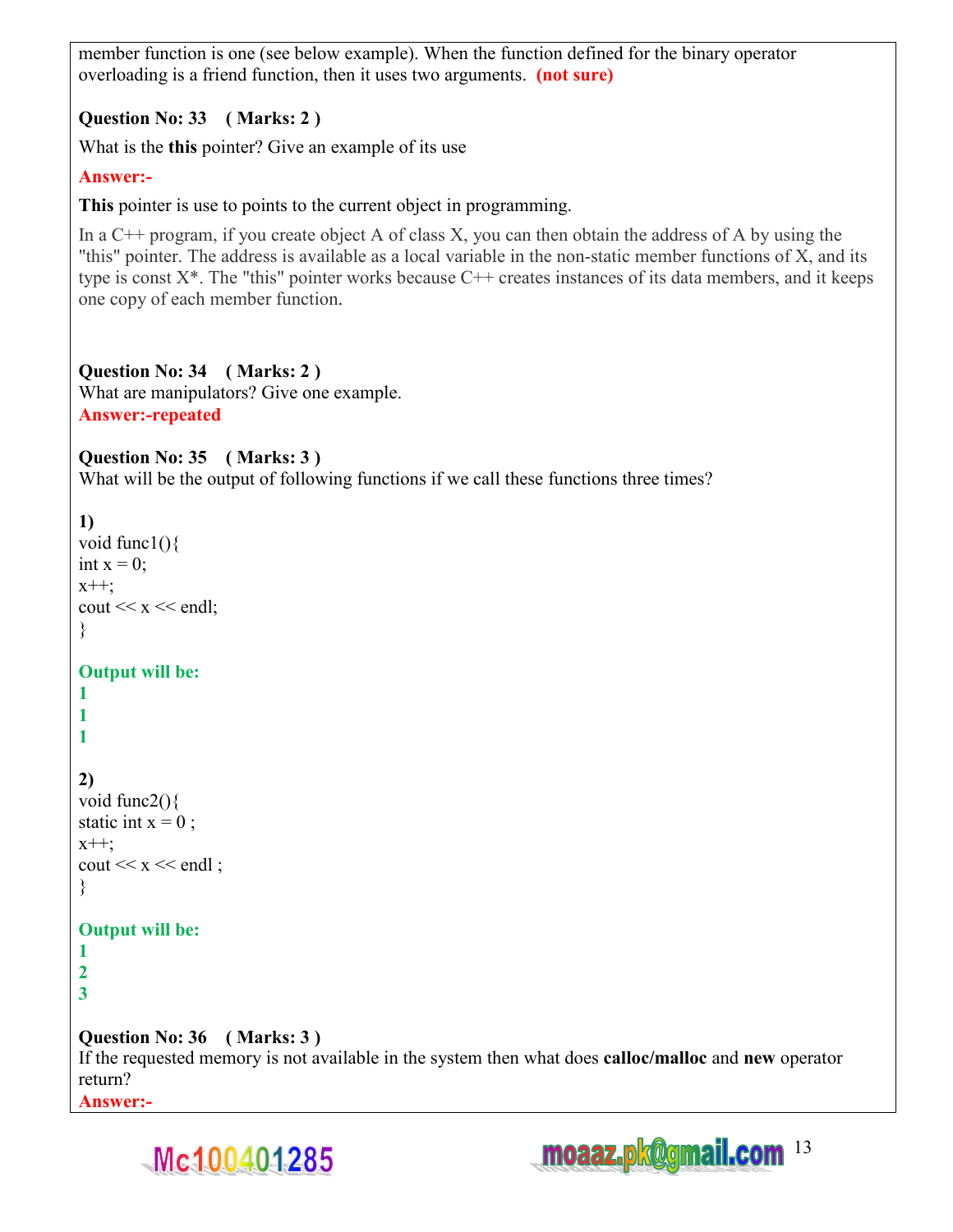malloc returns a void pointer to the allocated space or NULL if there is insufficient memory available. To return a pointer to a type other than void, use a type cast on the return value. The storage space pointed to by the return value is guaranteed to be suitably aligned for storage of any type of object. If size is 0, malloc allocates a zero-length item in the heap and returns a valid pointer to that item.

By default, malloc does not call the new handler routine on failure to allocate memory. You can override this default behavior so that, when malloc fails to allocate memory, malloc calls the new handler routine in the same way that the new operator does when it fails for the same reason.

### **Question No: 37 ( Marks: 3 )**

If we want to send the data by reference and don't want that original data should be affected then what can we do to prevent any change?

### **Question No: 38 ( Marks: 5 )**

Write down the disadvantages of the templates. **Answer:-repeated** 

#### **Question No: 39 ( Marks: 5 )**

The following code segment has errors. Locate as many as you can and explain briefly.

class Circle // no need to enter colon here , so I removed it

{ private : //colon missing double centerX; double centerY; double radius; public: //colon missing void setCenter(double, double); void setRadius(int); };//semi colon missing

## **Question No: 40 ( Marks: 10 )**

Write a program which consists of two classes, **Date** and **Person.**  Date class should contain three data members **day**, **month**, **year** and setter and getter function for these data members. Date class should also contain **showdate()** member function to display date.

Person class should contain three data members **Name, Address,** and **Bday**, where Name and Address are char pointer while Bday(Date of birth) is of type Date, Person class should further contain two member functions **Display()** and **setdate().** 

In main program Create an object of Class person and call the member functions with it. ANSWER:  $\#$ include  $\leq$ stdio h $>$  $\#$ include  $\leq$ iostream $>$ #include <cstring> using namespace std;



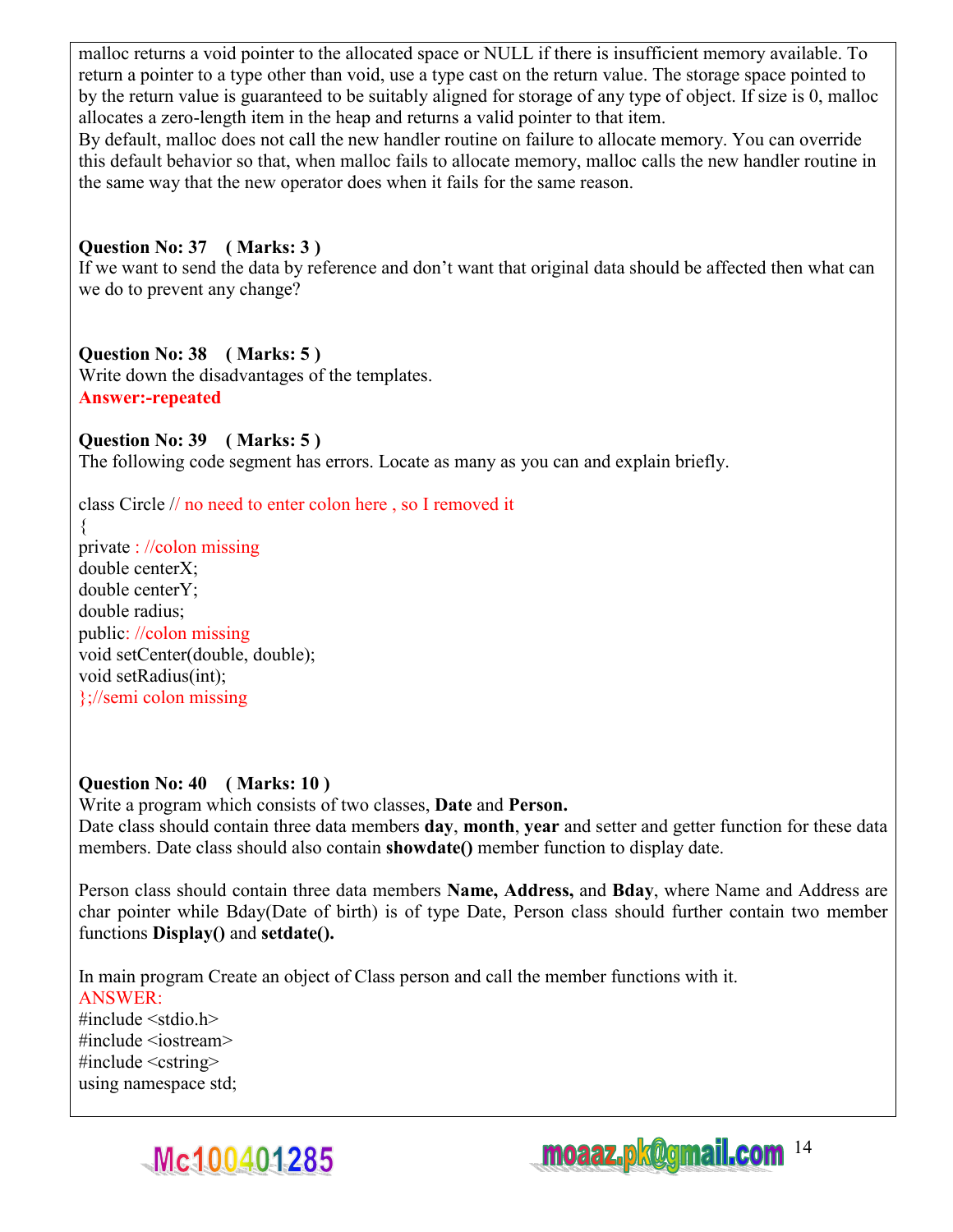```
class Date 
{ 
public: 
        int day; 
        int month; 
        int year; 
public: 
       Date()
\{ day=0; 
                       month=0;
                        year=0; 
 } 
        void setDay(int); 
        void setMonth (int); 
         void setYear(int); 
        int getDay(); 
         int getMonth(); 
        int getYear(); 
        void showDate(); 
}; 
void Date: :setDay(int d)
{ 
       if{d<1 | | d > 31)
        cout<<"Invalid month Renter it"; 
        cin>>d; 
} 
        day=d; 
} 
void Date: :setMonth (int m) 
{ 
       if(m<1 || m>12)
{ 
        cout<<"Invalid month Renter it"; 
        cin>>m; 
} 
       month=m;
} 
       void Date: :setYear (int y)
{ 
        year=y; 
         int Date: :getDay() 
{
```
Mc100401285

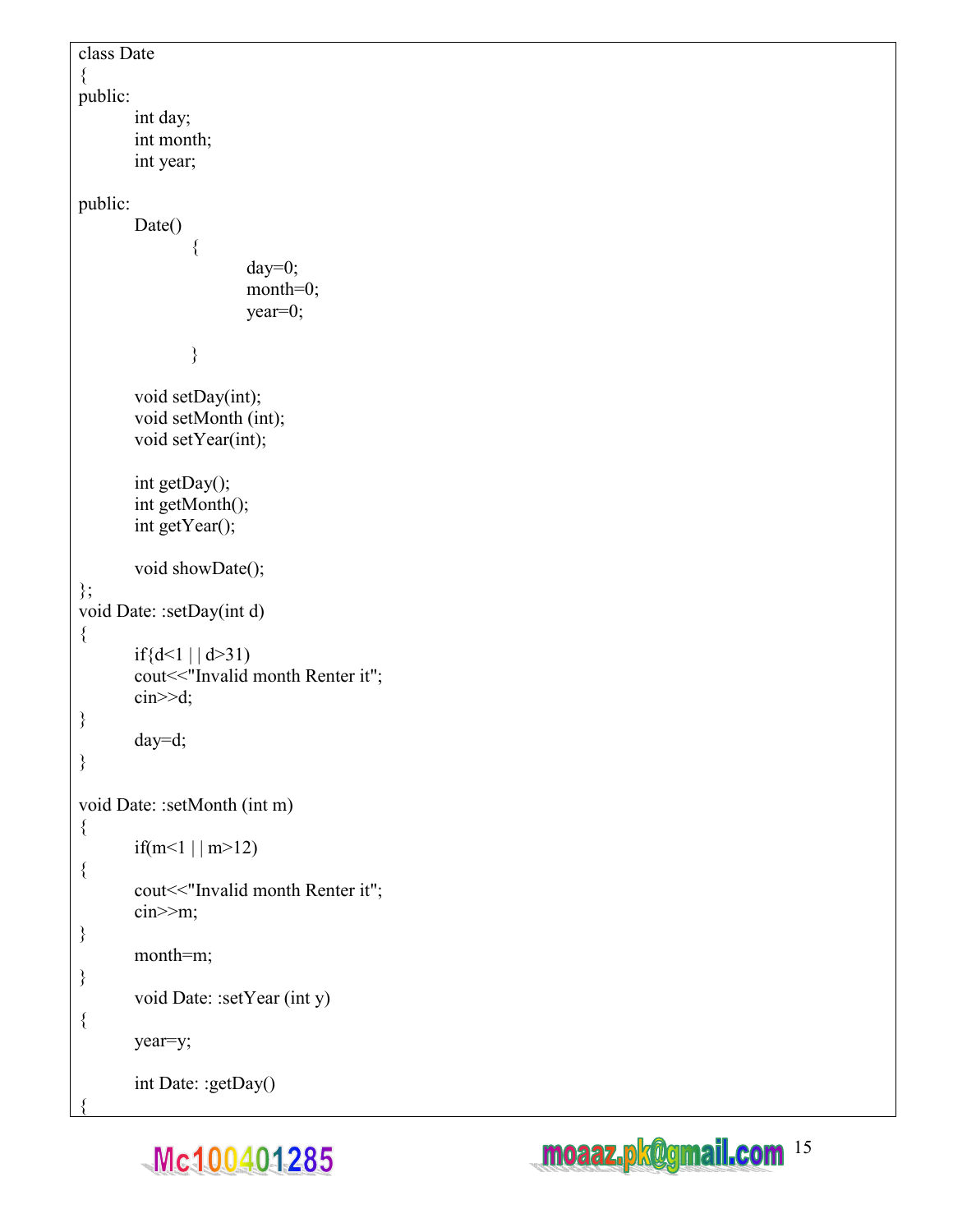```
 return day; 
} 
        int Date: :getMonth() 
{ 
        return month: 
} 
        int Date: :getYear() 
{ 
        return year; 
} 
       void Date: :showDate()
{ 
       cout<<day<<"-"<<month<<"-"<<year<<end1;
} 
Class Person 
{ 
public: 
        char *Name; 
  char *Address 
        Date Bday; 
public: 
        Student() 
\{Name=new char[20];
       Address=new char[10];
        cin.getline(Name,20); 
       cout << "Enter Address:";
        cin.getline(Address,10); 
        } 
void setDate() 
{ 
        cout<<"Enter Day:"; 
       cin>>Ad_date.day;
        cout<<"Enter month:"; 
        cin>>Ad_date.month; 
       cout << "Enter Year:";
        cin>>Ad_date.year; 
        } 
void Display() 
\{cout << "Name: "<< end1;
       cout<<"Address: "<<Address<<end1;
        cout<<"Date of Birth: "; 
        Ad-date.showDate(); 
        } 
};
```


```
void main()
```
Mc100401285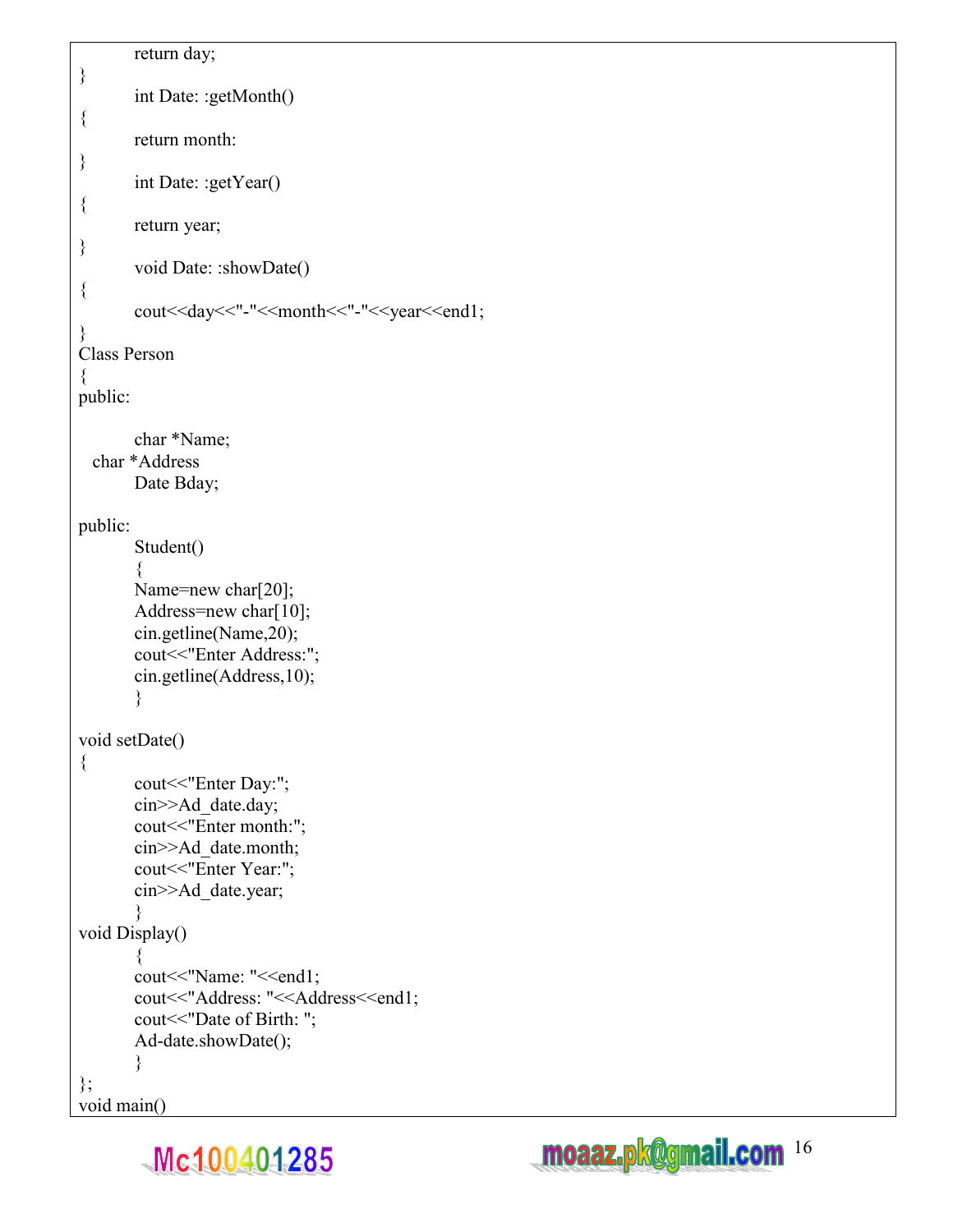```
 Person object; 
 object.setDate(); 
 object.Display();
```

```
 system("pause");
```
}

{

## **Question No: 41 ( Marks: 10 )**

Write a C++ program that contains a class 'myClass' having two data members of type int. The class must have

- $\circled{e}$  A default constructor which must initialize all the data members to their meaningful values.
- $\circled{1}$  A destructor with no implementation.
- $\circled{e}$  Setter member functions to set all data members of class
- $\circled{e}$  Getter member functions to get all data members of class

In main function of the program

- 5. Prompt the user to enter the number of objects to be created.
- 6. Dynamically allocate memory to objects according to the size entered by user.
- 7. De-allocate memory that was allocated to objects

## **Answer:**

 $\#$ include  $\leq$ stdio.h $>$ #include <iostream>  $\#$ include  $\leq$ cstring $\geq$ using namespace std;

class myclass

```
{
```

```
public: 
int a; 
int b; 
int *iptr, *sptr;
```
construct{int,int.int}

```
 void seta(int); 
 void setb(int); 
 void setc(int);
```
 int geta(); int getb(); int getc();